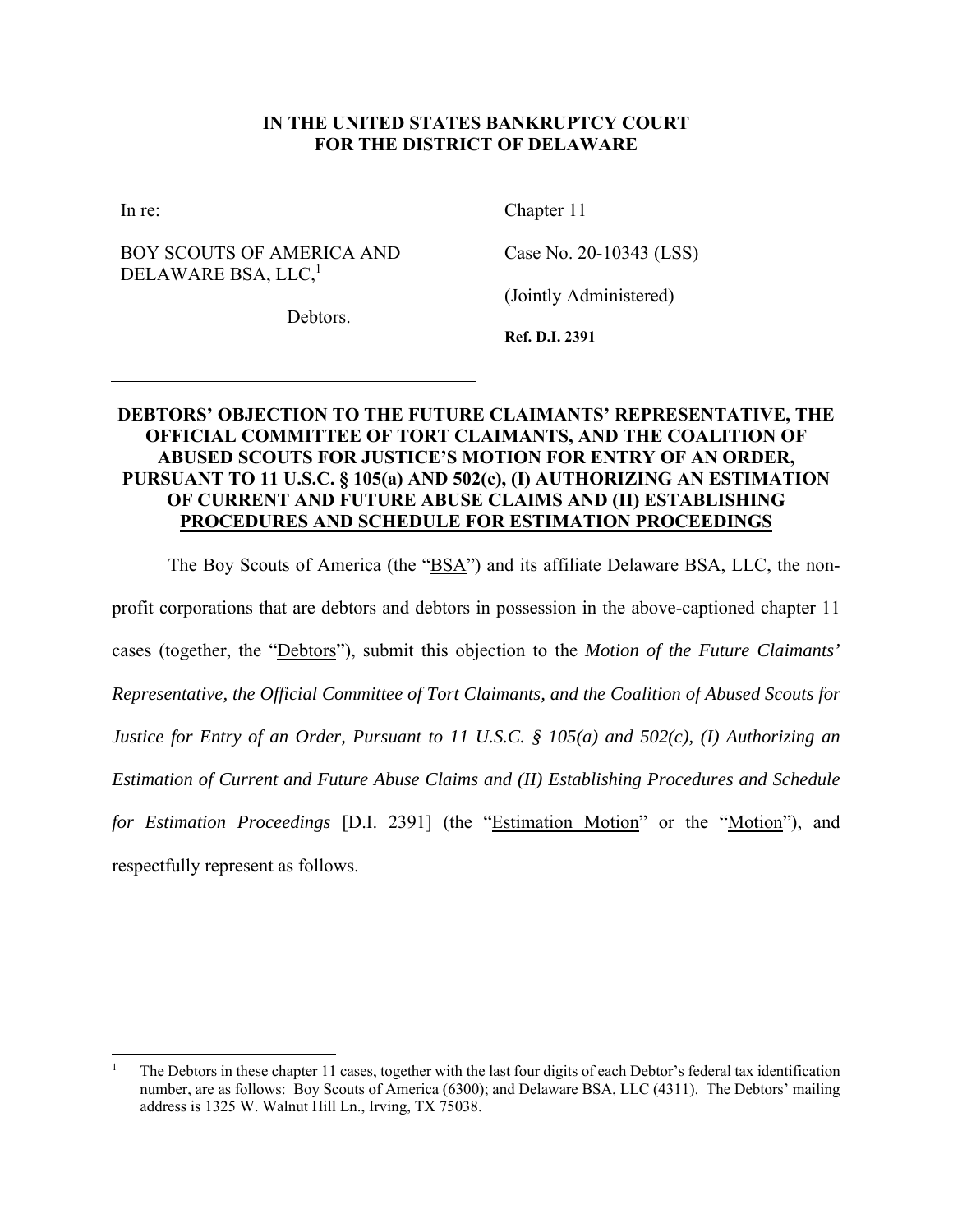### **PRELIMINARY STATEMENT**

1. On April 13 and 14, 2021, the Debtors filed their amended Plan<sup>2</sup> and Disclosure Statement, setting out the refined framework for a Global Resolution Plan that, if confirmed, would resolve Direct Abuse Claims as against the Debtors, Local Councils, Contributing Chartered Organizations, Settling Insurance Companies, and certain related parties. The Plan contemplates substantial contributions to the Settlement Trust of cash, investments, valuable insurance rights, and other property of the Debtors, Local Councils, Contributing Chartered Organizations, as well as the proceeds of potential settlements with Insurance Companies. The Settlement Trust will, in turn, evaluate, liquidate and ultimately make equitable distributions to holders of compensable Direct Abuse Claims in accordance with the Trust Distribution Procedures. Importantly, the Global Resolution Plan would safeguard the future of Scouting as a movement. For these reasons, the Global Resolution Plan presents the Debtors' favored outcome. If, however, holders of Direct Abuse Claims do not vote in sufficient number in support of the Global Resolution Plan or the provisions of the Plan applicable to the non-debtor releases contained in the Global Resolution Plan do not satisfy applicable legal requirements, then the Debtors will instead pursue the BSA Toggle Plan. That would involve resolving the Direct Abuse Claims as to the Debtors and certain related parties only, and would not implement settlement agreements or involve the contributions from the nondebtor parties mentioned above, including Local Councils and Chartered Organizations.

2. Although mediated negotiations have not yet resulted in an agreement among the Debtors and representatives of abuse survivors, the Debtors remain committed to these mediated

<sup>2</sup> Capitalized terms used but not defined herein have the meanings set forth in the Plan or the Trust Distribution Procedures attached thereto as Exhibit A. Capitalized terms used but not yet defined have the meanings later set forth herein.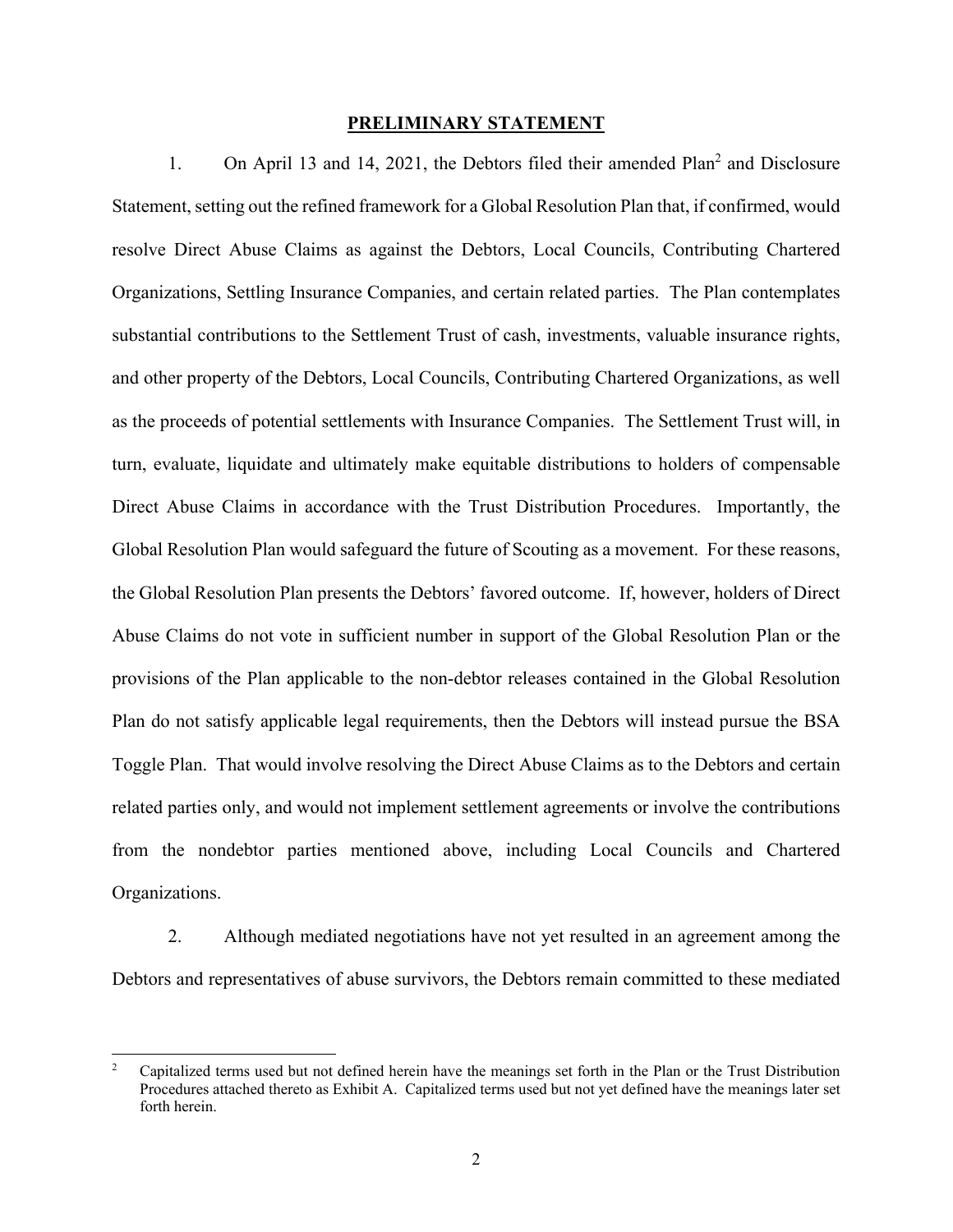negotiations, and they are confident additional progress will be made. In any event, under this Plan with its toggle component, the Debtors can achieve confirmation and timely emergence regardless of whether such settlements are reached. Additionally, the Plan and Disclosure Statement address key issues raised by the FCR, TCC, and Coalition in their Estimation Motion, and show why that Motion should not be granted:

3. *First*, with the assistance of their claims expert, Bates White, the Debtors have already established and are refining an estimate of aggregate Abuse Claims. Indeed, Bates White estimates that the aggregate value of the 82,500 unique Abuse Claims is \$2.4–\$7.1 billion. As the Debtors obtain discovery and pursue other estimation-related procedures in connection with confirmation, Bates White anticipates a refined range providing further clarity.

4. *Second*, if the Debtors are able to pursue their Global Resolution Plan, pursuant to Article V.T of the Plan, and as further set forth in the *Debtors' Motion for Entry of Order (I) Scheduling Certain Dates and Deadlines in Connection with Confirmation of the Debtors' Plan of Reorganization, (II) Establishing Certain Protocols, and (III) Granting Related Relief* (the "Confirmation Scheduling Motion") also filed today, the Bankruptcy Court will conduct an estimation of the Debtors' aggregate liability on account of Direct Abuse Claims in accordance with the procedures set forth therein. The estimation will, among other things, provide a basis for the Bankruptcy Court and the parties to assess the value of the Direct Abuse Claims and whether the settlements proposed in the Plan should be approved under section  $1123(b)(3)(A)$  of the Bankruptcy Code as fair, reasonable, and in the best interests of the estate.

5. *Third*, the Debtors' Confirmation Scheduling Motion, which supplements other dates contemplated and set forth in the Plan and Disclosure Statement, presents the appropriate process and procedure for estimation in connection with confirmation. This includes both as it

3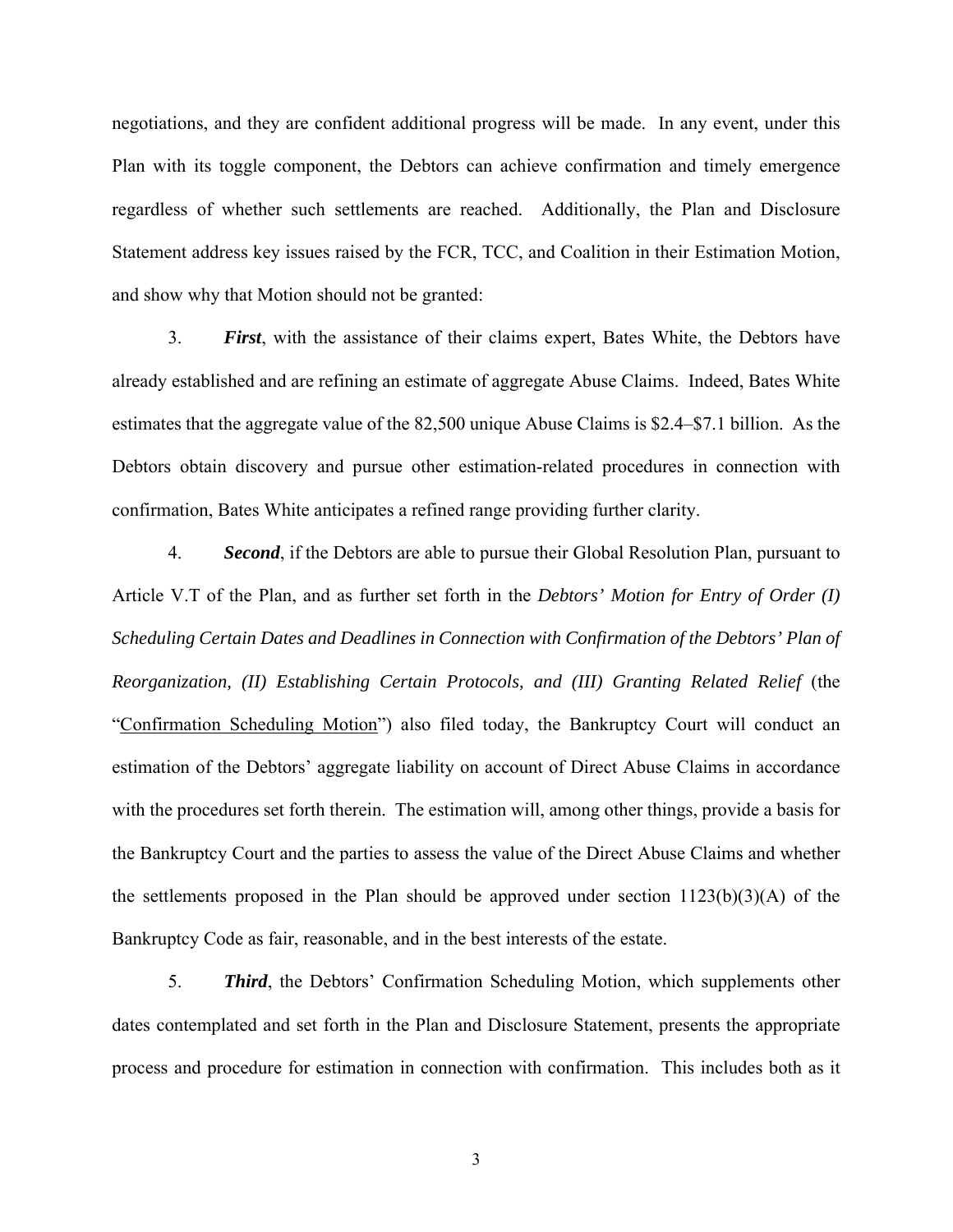pertains to the estimation methodology to be utilized and the schedule for discovery and other prehearing deadlines.

6. The Plan, Disclosure Statement, and Confirmation Scheduling Motion make clear the Estimation Motion should be denied to allow the Debtors to focus on prosecuting their Plan and Disclosure Statement. The Debtors' proposed schedule and procedures<sup>3</sup> are the best path forward to preserve estate assets to further their dual stated goals in these Chapter 11 Cases: to equitably compensate abuse survivors and emerge from bankruptcy to continue their important chartable mission.

7. Not only is the Debtors' proposal favorable, the Movants' proposed estimation is also patently unreasonable and would unduly delay the administration of these Chapter 11 Cases. Under section 502(c) of the Bankruptcy Code, estimation is designed for the situation where liquidating a claim would cause undue delay; in other words, it is designed to combat delay, not promote it. For that reason, the Movants' proposed estimation, which they ask be conducted as a prerequisite to consideration of the Disclosure Statement, and which they envision involving a number of variables that hopelessly complicate and threaten the reliability of the process, is not warranted. Although the Motion alone would cause undue delay, to further complicate matters, the Movants have also sought to withdraw the reference, which indisputably would lead to further expense and delay, all frustrating rather than promoting prompt administration of these Chapter 11 Cases. The Debtors oppose the withdrawal and will be filing an opposition with the District Court later today.

<sup>3</sup> As explained in the Confirmation Scheduling Motion, the Debtors fully expect to consider comments from and meet and confer with other parties in interest regarding the proposed estimation protocol and confirmation schedule.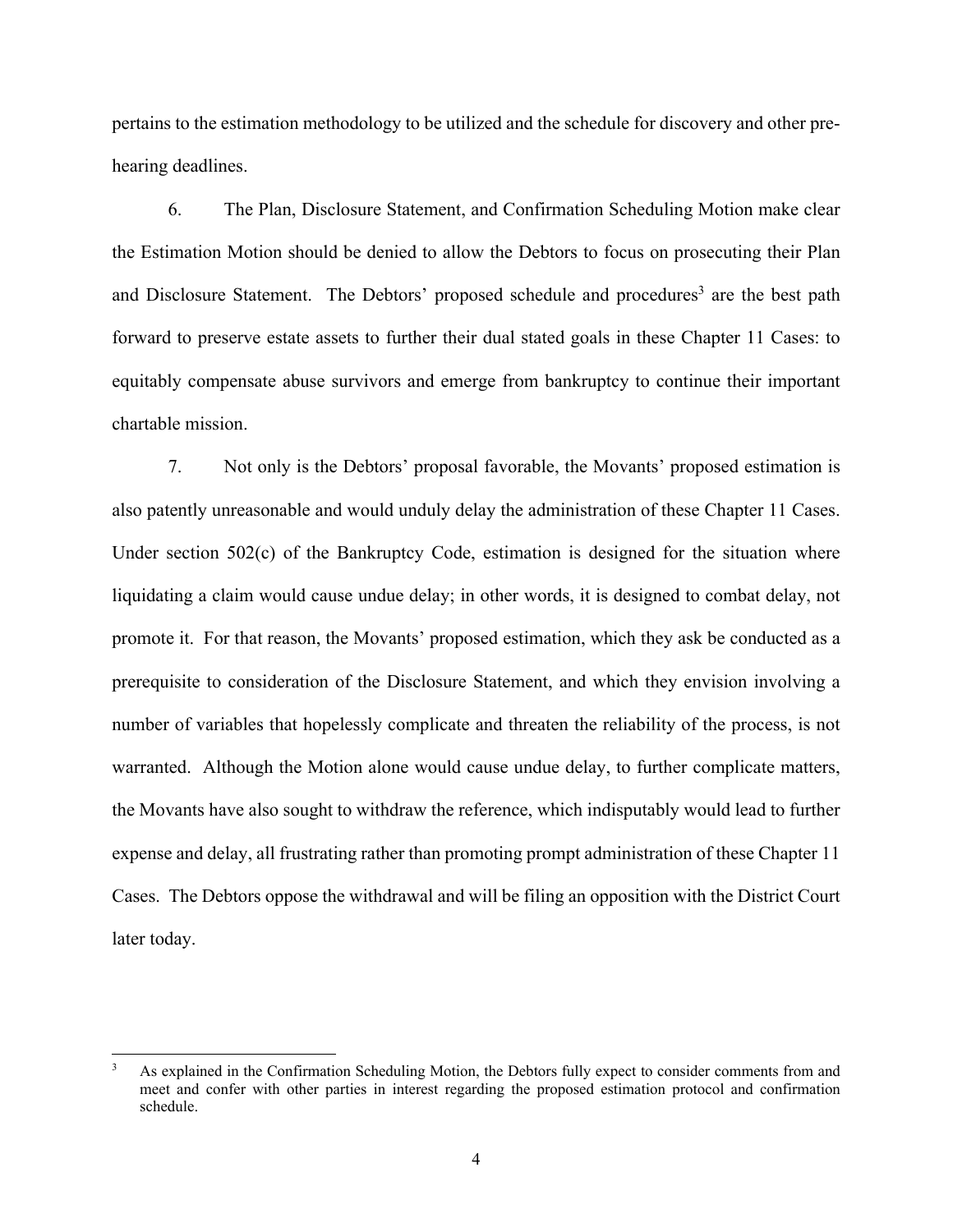8. The Movants' efforts to frustrate the Debtors' prosecution of their Plan through an unnecessary and unmanageable pre-disclosure statement estimation process is not proper. Accordingly, the Motion should be denied.

#### **FACTUAL BACKGROUND**

### **A. THE CHAPTER 11 CASES**

9. On February 18, 2020 (the "Petition Date"), the Debtors filed with this Court voluntary petitions under chapter 11 of the Bankruptcy Code, commencing the above-captioned cases (the "Chapter 11 Cases"). On March 5, 2020, the United States Trustee for the District of Delaware (the "U.S. Trustee") appointed an official committee of unsecured creditors (the "UCC") and an official committee of survivors of abuse (the "TCC") [D.I. 141, 142].

10. On April 24, 2020, the Court appointed James L. Patton, Jr. as the legal representative of future abuse claimants (the "Future Claimants' Representative" or "FCR") pursuant to section 105(a) and 1109(b) of the Bankruptcy Code. On July 24, 2020, pursuant to section 1109(b) of the Bankruptcy Code, the Coalition of Abused Scouts for Justice (the "Coalition") filed a notice of appearance in the Chapter 11 Cases. The Coalition includes tens of thousands of sexual abuse survivors who have submitted proofs of claim against the Debtors and signed affirmative consent forms to be part of the Coalition. No trustee has been appointed in these Chapter 11 Cases.

11. On May 26, 2020, the Court entered an order [D.I. 695] (the "Bar Date Order") establishing certain deadlines and procedures associated with the filing of proofs of claim in the Chapter 11 Cases, including, without limitation, special noticing procedures for providing actual and constructive notice of such deadlines and procedures to millions of potential holders of Abuse Claims. Pursuant to the Bar Date Order, the Court established November 16, 2020 as the deadline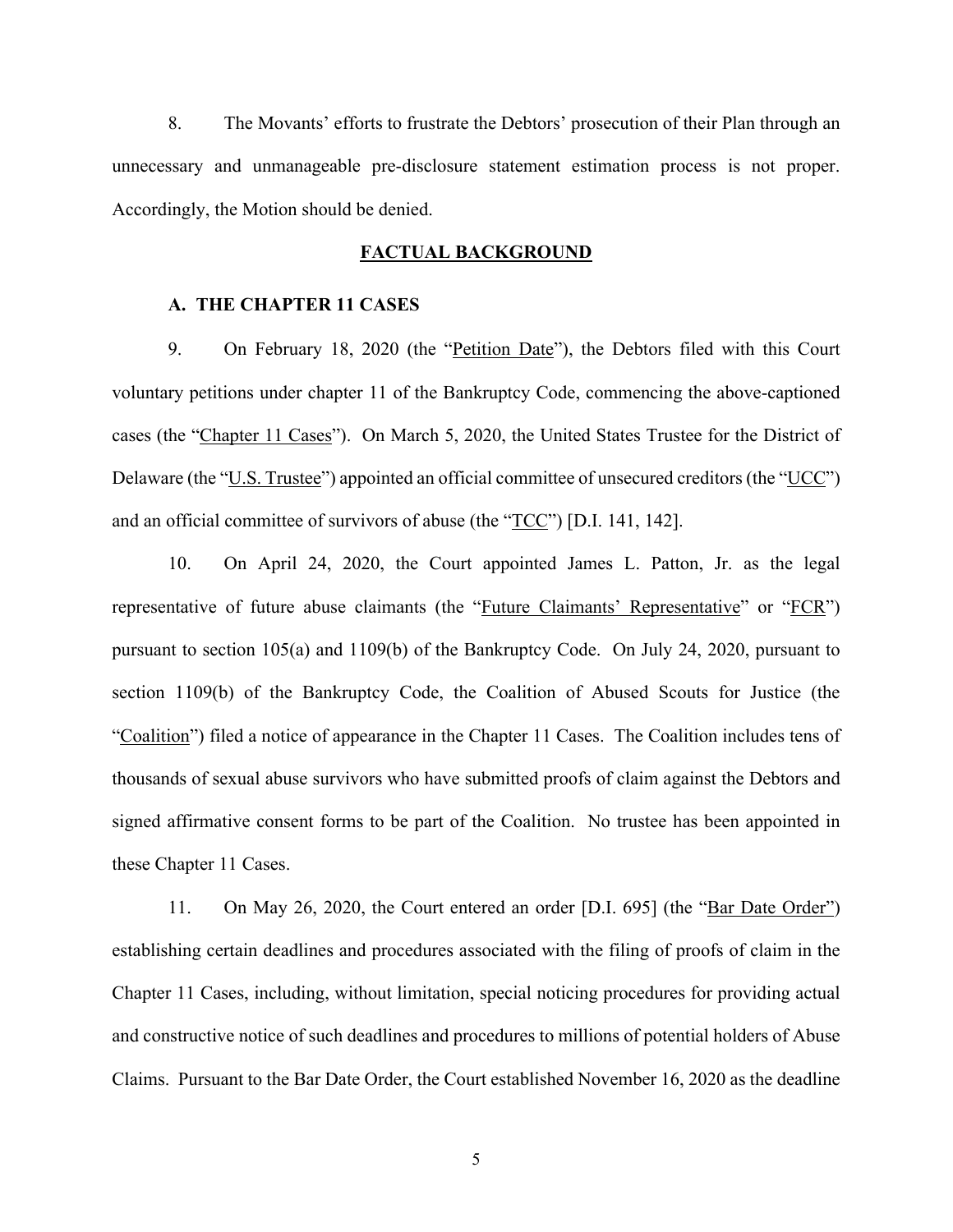by which general proofs of claim and sexual abuse survivor proofs of claim must be filed against the Debtors, and established August 17, 2020, as the governmental bar date.

12. On June 9, 2020, the Bankruptcy Court entered an order appointing The Honorable Kevin Carey (Ret.), Paul Finn, and Timothy Gallagher as mediators for the purpose of mediating the comprehensive resolution of issues and claims in the Chapter 11 Cases [D.I. 812]. There are presently 26 mediation parties, and the Debtors are determined to negotiate a timely resolution of the Chapter 11 Cases because "progress needs to be made. Victims need to be compensated appropriately and the Boy Scouts' mission needs to continue." Mar. 17, 2021 Hr'g Tr. 48:24– 49:7. As the Court made clear at the March 17, 2021 omnibus hearing, the nearly \$100 million of professional fees that have been expended in this non-profit case "is a staggering number," and "every dollar to professional fees is a dollar that comes out of some creditor's pocket." Mar. 17, 2021 Hr'g Tr. 49:2–3, 49:19–21. All of the fees spent on arguing the Motion and Motion to Withdraw the Reference are simply shrinking the pot of assets that, instead, could be better used to compensate abuse claimants through the contemplated Trust Distribution Procedures.

#### **B. THE DEBTORS' PLAN AND TRUST DISTRIBUTION PROCEDURES**

13. On March 1, 2021, the Debtors filed their *Amended Chapter 11 Plan of Reorganization for Boy Scouts of America and Delaware BSA, LLC* [D.I. 2293] and the *Disclosure Statement for the Amended Chapter 11 Plan of Reorganization for Boy Scouts of America and Delaware BSA, LLC* [D.I. 2294]. Concurrently therewith, the Debtors filed a motion seeking approval of the disclosure statement and procedures for soliciting votes on the plan [D.I. 2295].

14. On April 13 and 14, 2021, the Debtors filed the *Second Amended Plan of Reorganization for Boy Scouts of America and Delaware BSA, LLC* [D.I. 2592] (the "Plan") and the Amended Disclosure Statement for the Second Amended Plan [D.I. 2594] (the "Disclosure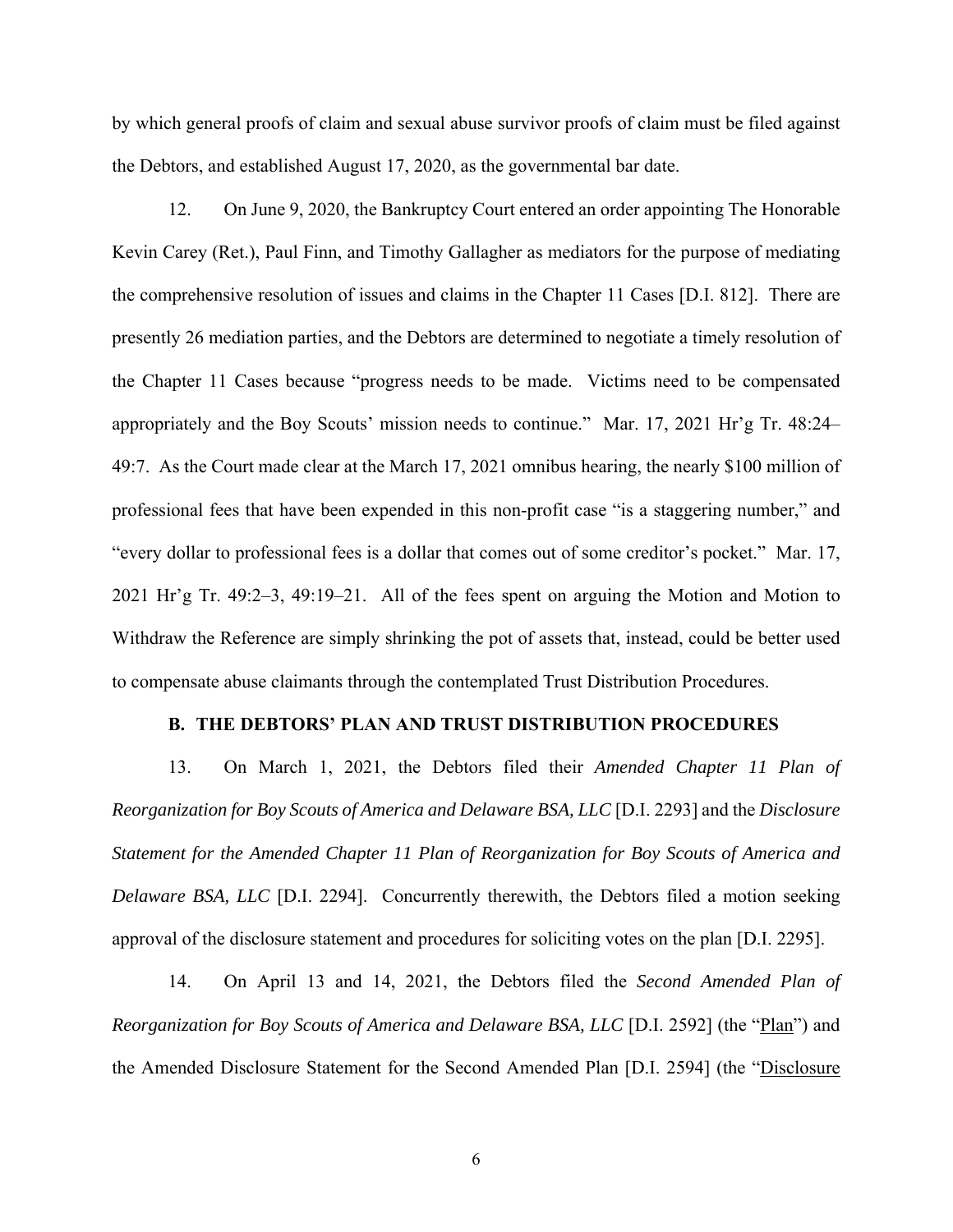Statement"). The Plan incorporates the terms of the settlement with its prepetition secured lender, JPM and the Creditors' Committee and specifies certain assets that will be contributed to a settlement trust for the benefit of Abuse survivors (as defined in the Plan, the "Settlement Trust"), and provides two paths to reorganize the Debtors. The first plan of reorganization is a "Global Resolution Plan," which provides for global resolution of Abuse Claims against the Debtors, Local Councils, Contributing Chartered Organizations, and Settling Insurance Companies, in exchange for contributions by such parties to the Settlement Trust for the benefit of Abuse survivors. If the holders of Abuse Claims do not provide a sufficient number of votes to accept the Global Resolution Plan (or the Bankruptcy Court otherwise finds the Global Resolution Plan is not confirmable), the Debtors will seek confirmation of the back-up to the Global Resolution Plan, a "BSA Toggle Plan." The BSA Toggle Plan provides for resolution of Abuse Claims against *only* the Debtors and would not implement the settlement agreements and substantial contributions contemplated in the Global Resolution Plan.

15. As described in more detail in the Disclosure Statement and the Plan, the primary purposes of the Plan are to (1) provide an equitable, streamlined, and certain process by which holders of Abuse Claims may obtain compensation for Abuse, and (2) ensure that Reorganized BSA has the ability to emerge from bankruptcy to continue its significant charitable mission.

16. To continue the mission of Scouting, the proposed Plan provides that on the effective date, liability for all Abuse Claims will be "channeled" to the Settlement Trust. The Settlement Trust will: (i) assume *exclusive* responsibility for all Abuse Claims; (ii) preserve, hold, manage, and maximize the assets of the Settlement Trust; and (iii) direct the processing, liquidating, and payment of all compensable Abuse Claims in accordance with the Settlement Trust documents. Under both of the alternative scenarios, the Global Resolution Plan and the BSA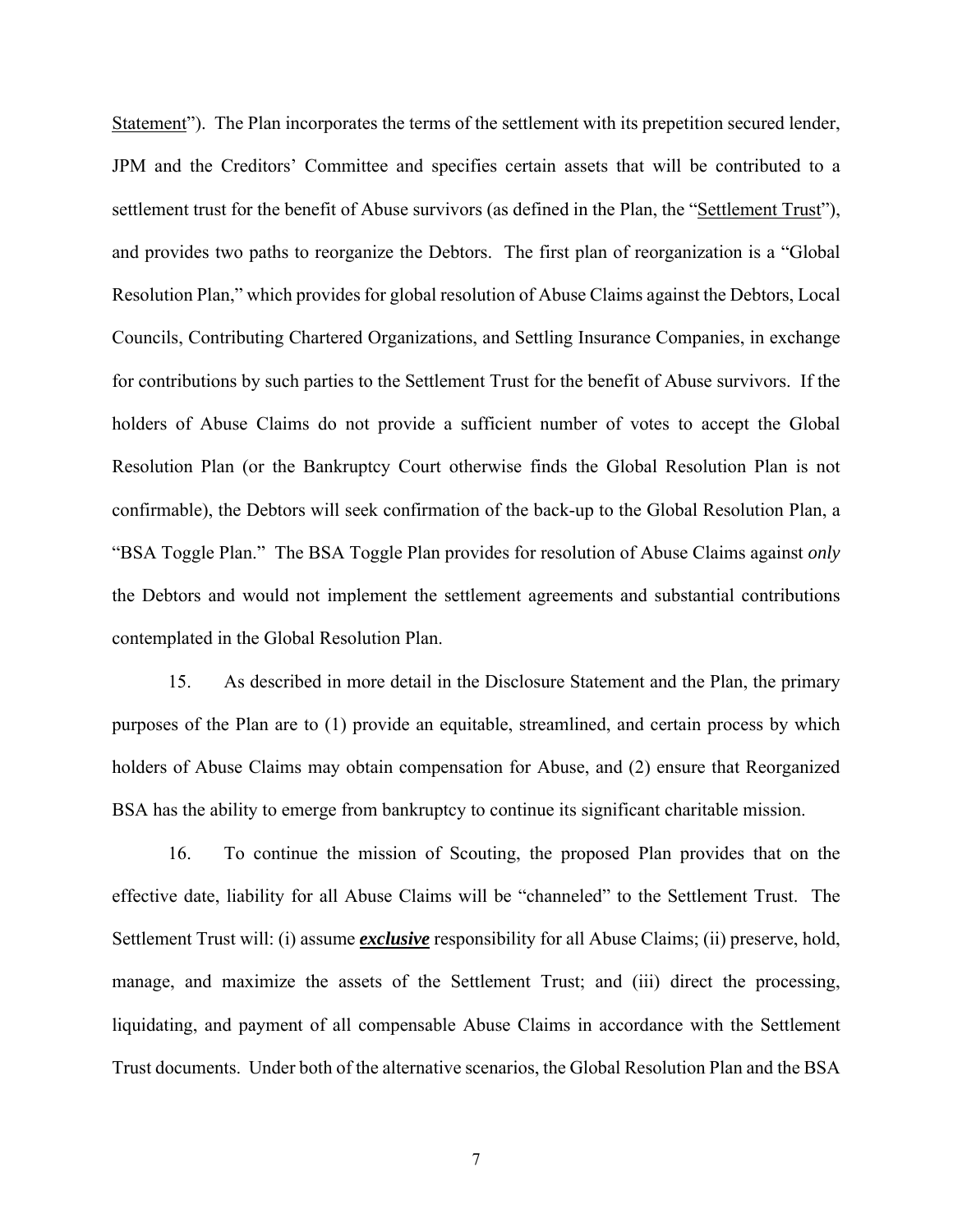Toggle Plan, the assets contributed to the Settlement Trust will be administered by the Settlement Trustee and used to resolve Abuse Claims in accordance with the Settlement Trust documents, including the Settlement Trust Agreement<sup>4</sup> and the Trust Distribution Procedures.<sup>5</sup>

17. The Debtors are not only contributing their significant insurance rights under policies dating back to 1935, but have also proposed to contribute to the Settlement Trust assets with an aggregate value of up to \$115.6 million. The Debtors have further committed to ensuring that the nondebtor Local Councils contribute assets with an aggregate value of at least \$425 million, exclusive of insurance rights.

18. The Trust Distribution Procedures will establish the methodology for resolution of Abuse Claims, establish the process by which Abuse Claims will be reviewed by the Settlement Trust, and will specify liquidated values for compensable claims based on the nature of the underlying Abuse. The Debtors will demonstrate at the confirmation hearing that the Settlement Trust will resolve Abuse Claims in accordance with the Settlement Trust documents in such a way that holders of Abuse Claims are treated fairly, equitably, and reasonably in light of the finite assets available to satisfy such claims, and otherwise comply in all respects with the requirements of the Bankruptcy Code.

19. If the Global Resolution Plan is confirmed, pursuant to Article V.T of the Plan, the Bankruptcy Court will conduct an estimation of the Debtors' aggregate liability on account of direct Abuse Claims in accordance with the procedures set forth in the Bankruptcy Court's order granting the Confirmation Scheduling Motion. The estimation will, among other things, provide

<sup>4</sup> The Settlement Trust Agreement is summarized in Article VII of the Disclosure Statement and attached to the Plan as Exhibit B.

<sup>5</sup> The Trust Distribution Procedures are summarized in Article VII of the Disclosure Statement and attached to the Plan as Exhibit A. "The Trust Distribution Procedures will be the sole and exclusive method by which the holder of an Abuse Claim may seek allowance and resolution of his or her Abuse Claim." *See* Disclosure Statement, at 23.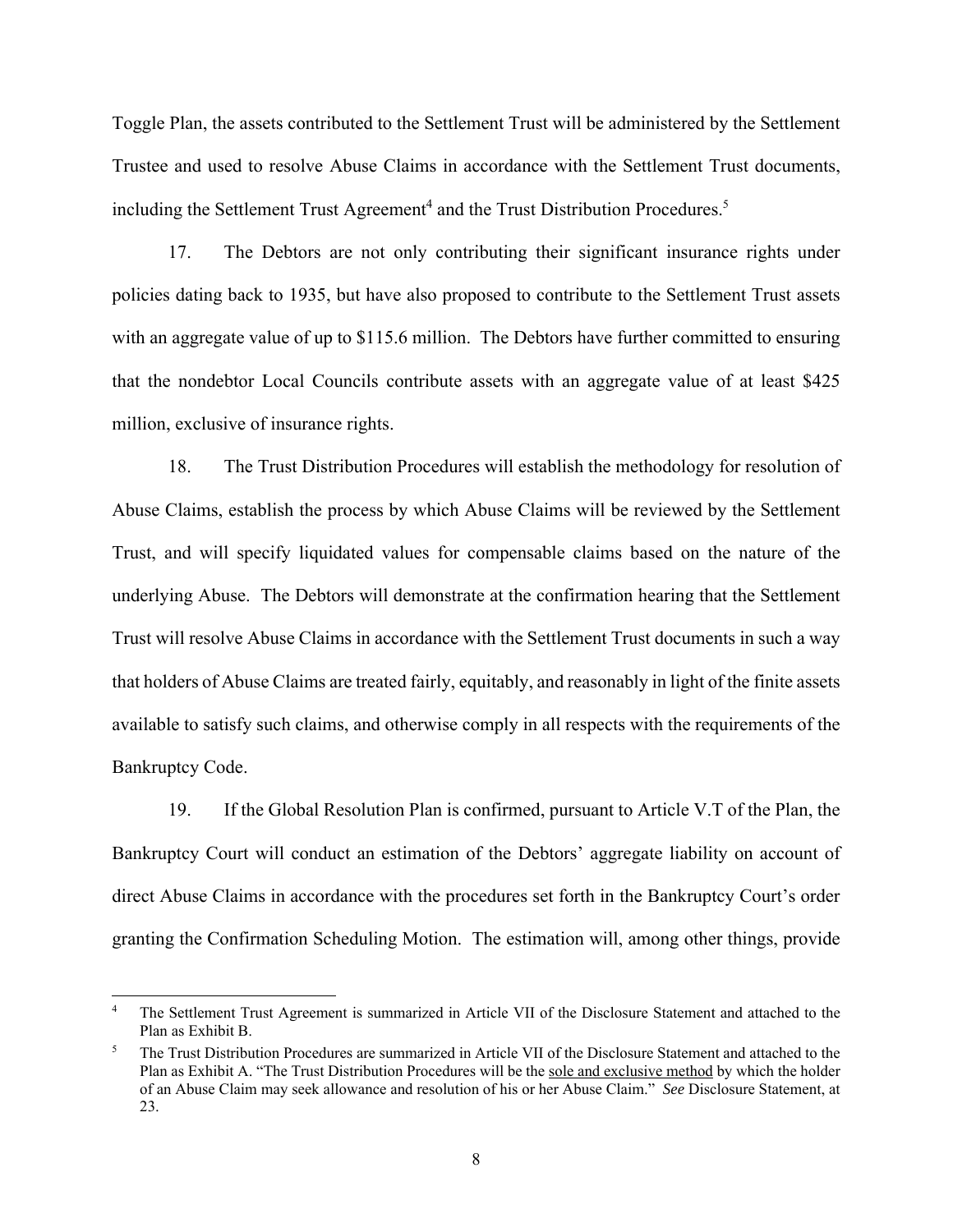a basis for the Bankruptcy Court and the parties to assess the value of the Direct Abuse Claims and whether the settlements proposed in the Plan should be approved under section  $1123(b)(3)(A)$ of the Bankruptcy Code as fair, reasonable, and in the best interests of the estate. At the confirmation hearing, the Debtors will offer evidence in support of the estimation, and other parties will be permitted to submit evidence in support of, or to dispute, the evidence offered by the Debtors. The confirmation order will contain the Bankruptcy Court's findings of facts and conclusions of law with regard to the Debtors' estimated aggregate liability on account of direct Abuse Claims, which findings of fact and conclusions of law shall, by their terms, be subject to insurance neutrality provisions of the Plan and, for the avoidance of doubt, shall not constitute a trial or hearing on the merits or an adjudication or judgment, or accelerate the obligations, if any, of any insurance company under its insurance policies.

20. As discussed at the March 17, 2021 omnibus hearing, the Debtors' proposed Plan confirmation timeline contemplates an emergence by the end of summer 2021 to ensure the BSA's successful reorganization. For financial and other operational reasons, it remains imperative that the Debtors maintain their timeline of emerging from bankruptcy by the end of summer 2021. The COVID-19 pandemic has had an unforeseen and prominent adverse effect on the Debtors' operations, including an 81% membership recruitment decline in 2020 attributable to school closures and social distancing guidelines. *See also* Mar. 17, 2021 Hr'g Tr. 15:1–7 (Ms. Lauria, on behalf of the Debtors, stating that: "We have talked in the past about liquidity concerns, financial concerns with the bankruptcy case. Suffice it to say, the case has cost the debtors tens of millions of dollars, upwards of \$100 million. With the litigious environment that we are finding ourselves, the case is running around \$10 million a month from an estate cost perspective"). If the Motion is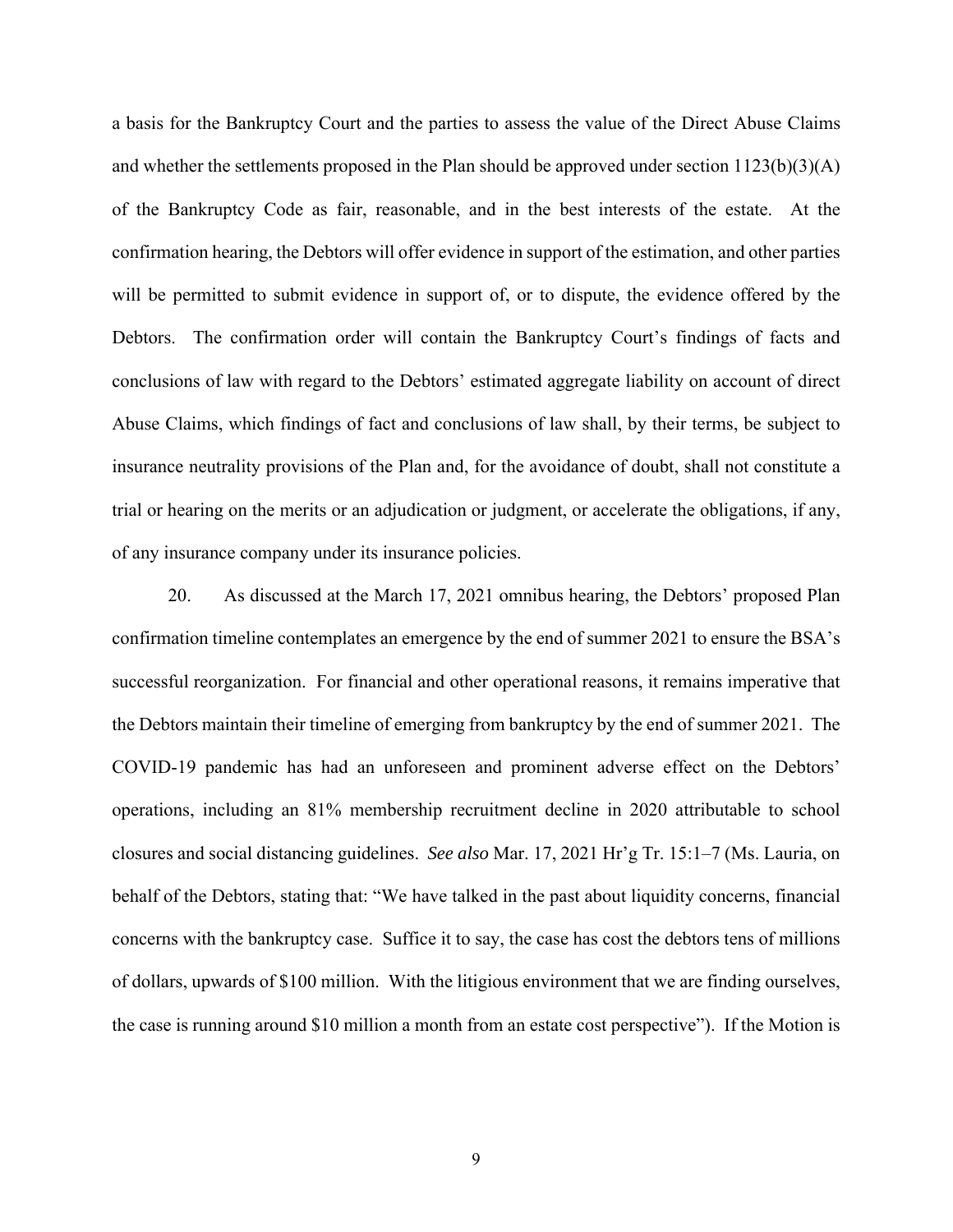granted, the Debtors' goal of a timely global resolution of Scouting-related Abuse Claims and emergence by the end of summer is unlikely to occur.

21. The ongoing mediation, designed to support a global resolution of the Chapter 11 Cases, should proceed without unwarranted distraction while the Debtors seek approval of the Disclosure Statement and confirmation of the Plan. The Debtors have faith that the mediation will produce further productive results, and the mediators concur, having stated that they "are confident that the Mediation will foster additional constructive discussions between and among the Debtors and other Mediation Parties" and that they "do not consider the Mediation to be closed." First Mediators' Report at 2.

#### **C. THIS MOTION AND THE MOTION TO WITHDRAW THE REFERENCE**

22. On March 16, 2021, the FCR, the TCC, and the Coalition (collectively, the "Movants") filed this Motion, seeking authorization to conduct an estimation proceeding and to establish procedures and a schedule for the requested estimation. Then, on March 17, 2021, the Movants filed the *Motion of the Future Claimants' Representative, the Official Committee of Tort Claimants, and the Coalition of Abused Scouts for Justice for Entry of an Order, Pursuant to 28 U.S.C. § 157(d) and Bankruptcy Rule 5011(a), Withdrawing the Reference of Proceedings Involving the Estimation of Personal Injury Claims* [D.I. 2399] (the "Motion to Withdraw the Reference") requesting that the District Court withdraw the reference with respect to this Motion.

23. The Debtors oppose the relief requested in both the Motion to Withdraw the Reference, to which they will respond in due course, and that requested in the Estimation Motion, for the reasons set forth below.

## **JURISDICTION AND VENUE**

24. The Court has jurisdiction to consider this matter pursuant to 28 U.S.C. §§ 157 and 1334, and the Amended Standing Order of Reference from the United States District Court for the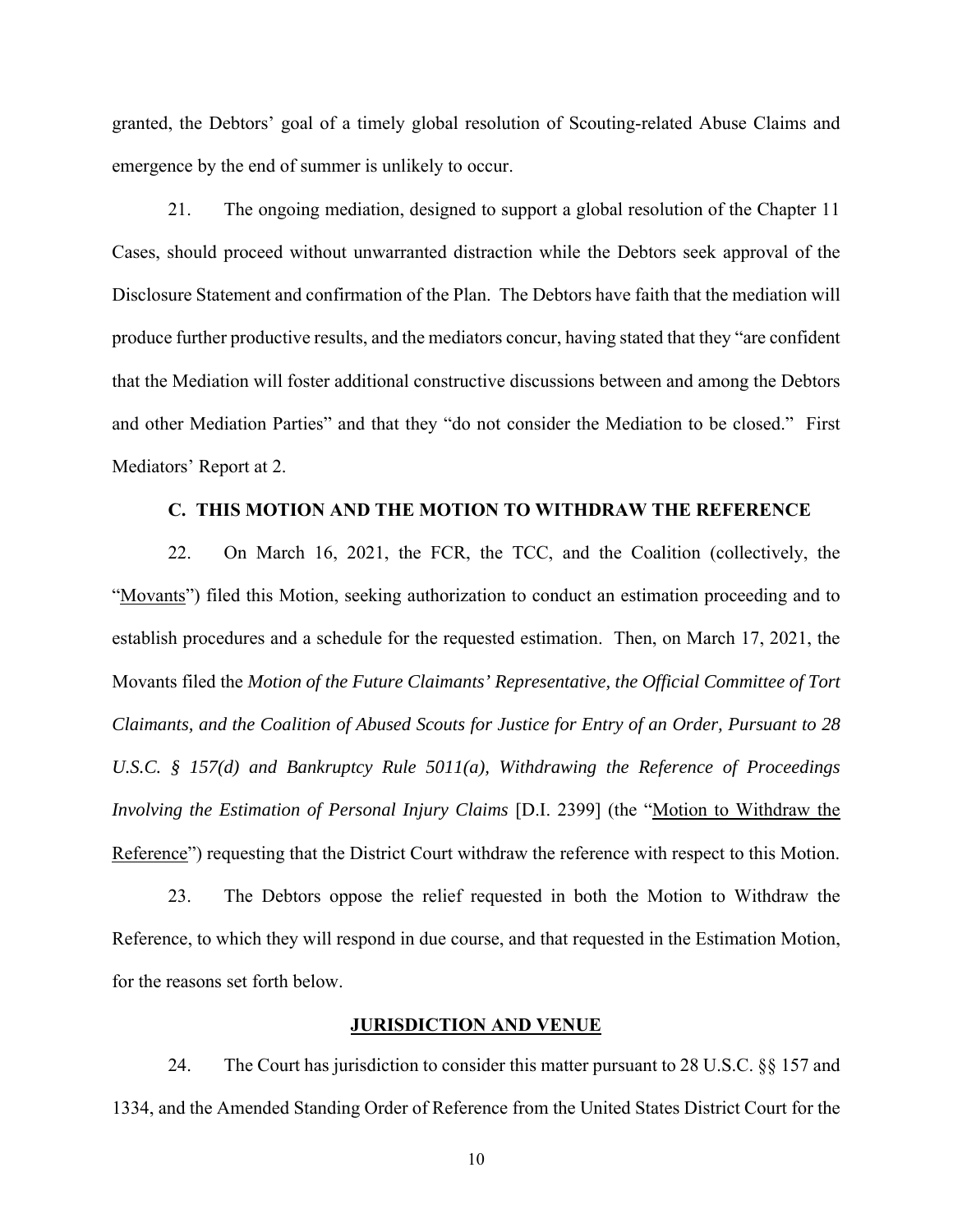District of Delaware, dated February 29, 2012. This is a core proceeding pursuant to 28 U.S.C. § 157(b)(2)(B) because the Movants are seeking an "estimation of claims . . . for the purposes of confirming a plan under chapter 11." As further detailed in the Debtors' forthcoming opposition to the Motion to Withdraw the Reference, any estimation conducted here—whether as proposed by the Movants or by the Debtors—is a core proceeding. The Movants' argument that the requested proceeding is "non-core" is misplaced because the Movants are *not* requesting that this Court (or the District Court) (a) *liquidate* or (b) *estimate* Abuse Claims "*for the purposes of*  distribution." 11 U.S.C. § 157(b)(2)(B). Moreover, any estimation to create a cap on liabilities is unnecessary under the Debtors' Plan because the Plan does not guaranty a full recovery for holders of Abuse Claims, and is likewise not the sole source of funds that will be available to such claimants. The Trust Distribution Procedures empower the Settlement Trustee to pursue litigation against non-settling insurance companies and will be "the sole and exclusive method by which the holder of Abuse Claim may seek allowance and resolution of his or her Abuse Claim." *See*  Disclosure Statement at 23.

25. Pursuant to Rule 9013-1(f) of the Local Rules of Bankruptcy Practice and Procedure of the United States Bankruptcy Court for the District of Delaware (the "Local Rules"), the Debtors consent to the entry of a final order by the Court in connection with this Motion to the extent it is later determined that the Court, absent consent of the parties, cannot enter final orders or judgments consistent with Article III of the United States Constitution. Venue is proper before the Court pursuant to 28 U.S.C. §§ 1408 and 1409.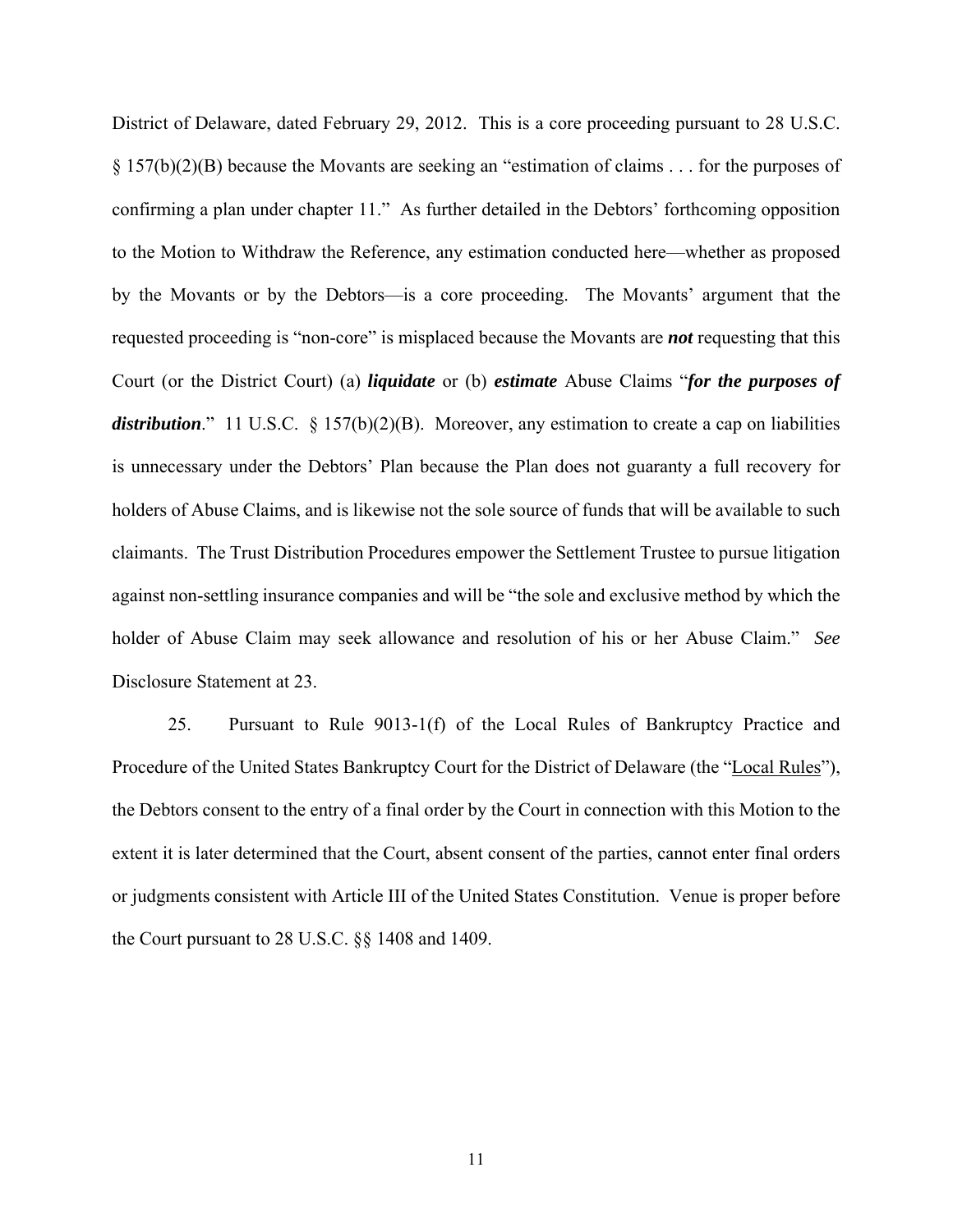#### **ARGUMENT**

# **A. THE DEBTORS HAVE PROPOSED THE APPROPRIATE ESTIMATION PROCEEDINGS**

26. Section 502(c) provides that "[t]here shall be estimated for purpose of allowance under this section—[] any contingent or unliquidated claim, the fixing or liquidation of which, as the case may be, would unduly delay the administration of the case." 11 U.S.C. § 502(c)(1); *see also In re Federal-Mogul Global Inc*., 330 B.R. 133, 154-55 (D. Del. 2005) (explaining the many purposes of estimation and the flexibility bankruptcy courts have in deciding the estimation procedures to be employed based on the facts and circumstances); *Bittner v. Borne Chem. Co.,* 691 F.2d 134, 135 (3d Cir. 1982) (same). The Debtors agree an estimation could prove helpful, but adamantly oppose the Movants' particular proposal, including their methodology, schedule, and suggested venue. Because the estimation proceeding and procedures requested in the Motion would themselves unduly delay the administration of these Chapter 11 Cases, the requested estimation is not appropriate and the Motion should be denied.

27. Undue delay is not defined in the Bankruptcy Code; however, courts have defined undue delay as "excessive or unwarranted slowing of the administration of a debtor's case[.]" *In re John Q. Hammons Fall 2006*, No. 16-21142, 2017 Bankr. LEXIS 3550, at \*13 (Bankr. D. Kan. Oct. 13, 2017); *see also In re Stone & Webster, Inc.*, 279 B.R. 748, 810 (Bankr. D. Del. 2002) (explaining undue delay occurs when the adjudication and liquidation of a claim would take an "unreasonably long time" such that it delays the bankruptcy process). Courts have held that the "very purpose" of section 502(c)(1) is "to avoid undue delay." *In re FV Steel & Wire Co.*, 372 B.R. 446, 453 (Bankr. E.D. Wis. 2007) (citing *In re Windsor Plumbing Supply Co.*, 170 B.R. 503, 520 (Bankr. E.D.N.Y. 1994)). "[T]o the greatest extent possible, a selected estimation procedure should not run counter to the efficient and expeditious administration of the bankruptcy estate."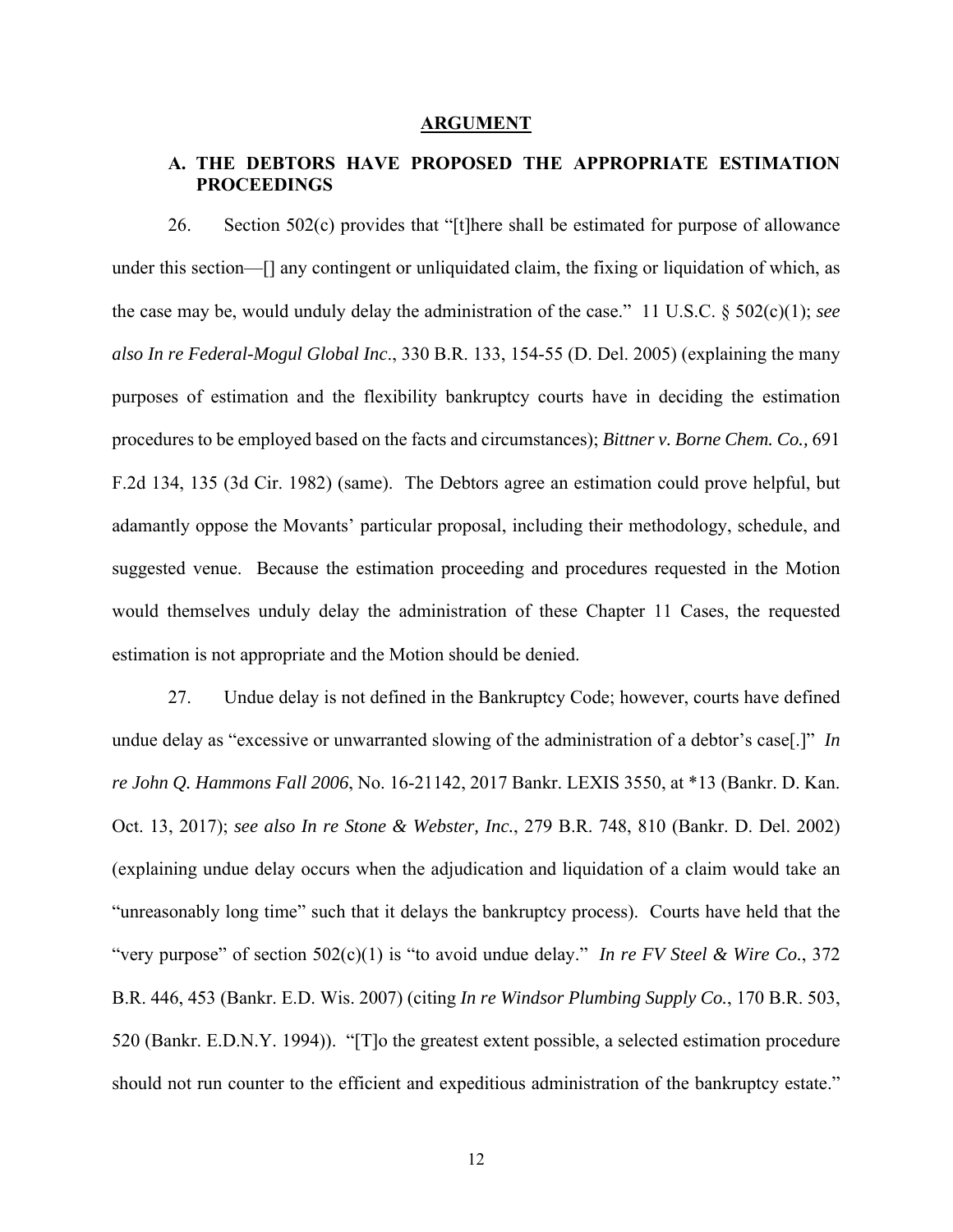*In re G-I Holdings, Inc.*, 323 B.R. 583, 599 (Bankr. D.N.J. 2005) (citing *Bittner v. Borne Chem. Co.,* 691 F.2d 134, 135-36 (3d Cir. 1982) (explaining the principal consideration in selecting an estimation procedure "must be an accommodation to the underlying purposes of the Code")).

28. As recognized by the Third Circuit, bankruptcy judges have significant discretion to determine the manner in which claims are estimated and may use "whatever method is best suited to the particular contingencies at issue." *Bittner v. Borne Chemical Co., Inc.*, 691 F.2d 134, 135 (3d Cir. 1982); *see also In re Chi. Invs., LLC*, 470 B.R. 32, 102 (Bankr. D. Mass. 2012). "Bankruptcy courts have employed a wide variety of methods to estimate claims, including summary trial, a full-blown evidentiary hearing, and a review of pleadings and briefs followed by oral argument of counsel." *In re Chi. Invs., LLC*, 470 B.R. at 102 (scheduling an estimation motion to be heard in conjunction with the evidentiary hearing on confirmation of the plan to afford the parties an opportunity to submit evidence).

29. As mentioned numerous times throughout these Chapter 11 Cases, confirmation of the Plan is essential to equitably compensating holders of Abuse Claims and preserving the BSA's charitable mission. Time is of the essence when it comes to furthering these objectives. As previewed to the Court at the status conference earlier this week, *see* Apr. 12, 2021 Hr'g Tr. 8:1– 10, the Debtors are seeking estimation of the aggregate value of Abuse Claims in connection with confirmation of the Global Resolution Plan. The Debtors have filed the Confirmation Scheduling Motion substantially concurrently herewith to establish discovery dates and procedures for an orderly and fair estimation in connection with confirmation. The Debtors' proposed estimation would occur alongside confirmation of the Global Settlement Plan and assist the Court in deciding whether the settlement agreements are in the best interests of the Estate. *See* Plan, Art. V.T. Unlike the Movants' estimation procedures, the Debtors' proposal provides a framework that will both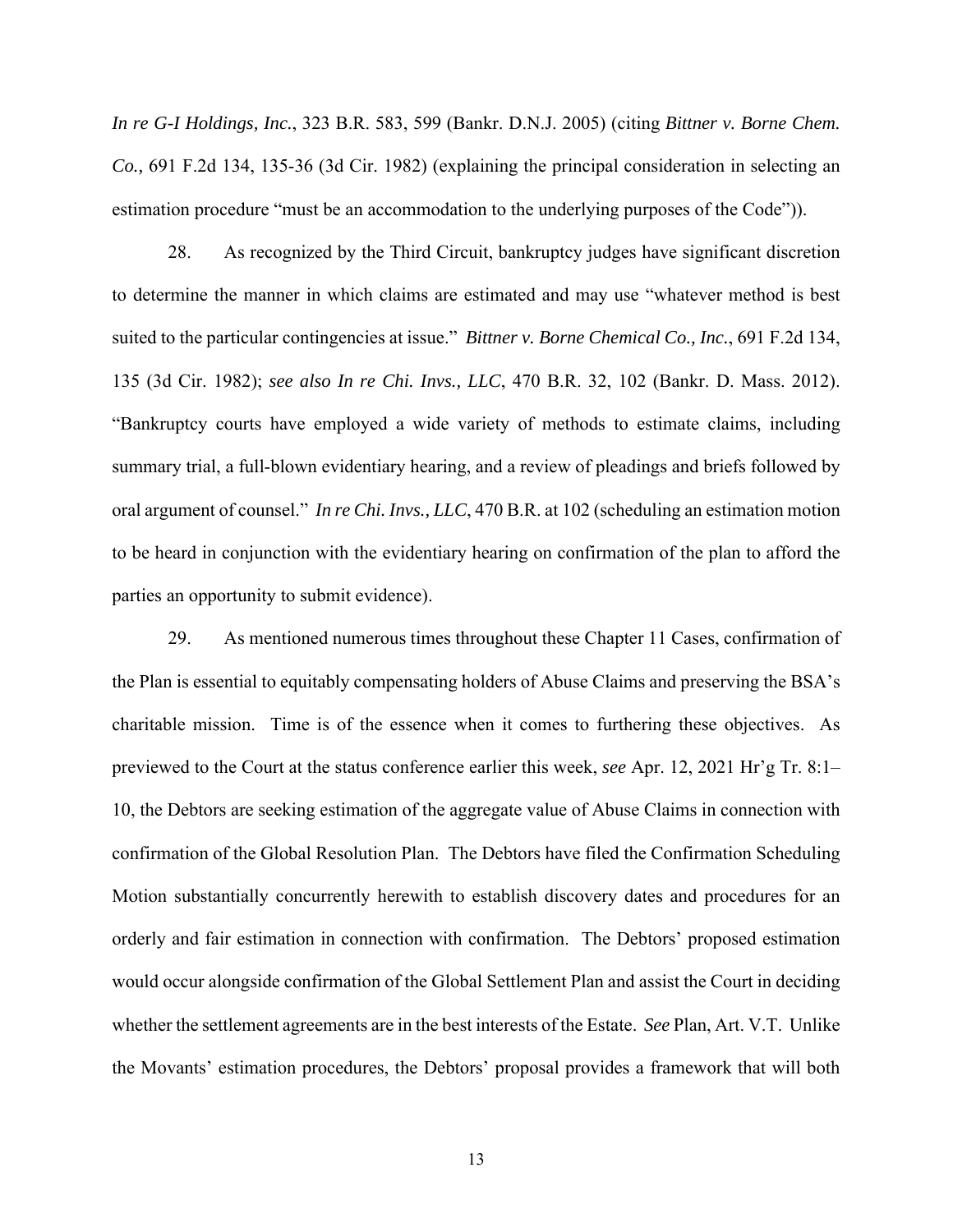provide parties with necessary information and facilitate an orderly confirmation process, ultimately allowing the Debtors to confirm the Plan by the end of this summer.

30. Because an estimation of the aggregate liability of Abuse Claims will aid confirmation of the Plan, the Debtors, with the help of Bates White, are well on their way to analyzing and providing the Court and parties in interest with an appropriate estimate of the value of Abuse Claims. At the confirmation hearing, the Debtors will present evidence to support the validity of such evaluation and to aid the Court in its estimation. The Movants will have the opportunity to take discovery and present their own evidence and argument on estimation at the confirmation hearing.

#### 1. **This Court Should Decide the Motion and Conduct Any Estimation**

31. The first deficiency with the process proposed by the Movants is that they are improperly asking the District Court to both decide the Estimation Motion and conduct all related proceedings. Judicial economy and preservation of estate assets, among various other factors, strongly favor this Court—not the District Court—to decide matters, as will be discussed further in the Debtors' forthcoming opposition to the Motion to Withdraw the Reference. *See generally Official Comm. of Asbestos Claimants v. G-I Holdings, Inc.* (*In re G-I Holdings, Inc.*), 295 B.R. 211, 219 (D.N.J. 2003) (explaining that "the Bankruptcy Court and [the District] Court are equally qualified to conduct the estimation proceeding, however, judicial economy considerations indicate that the bankruptcy court may be more appropriate"). Because this Court already has extensive knowledge of relevant facts and issues and will continue to decide numerous interrelated matters in connection with approving the Disclosure Statement and confirming the Plan, this Estimation Motion should remain before this Court. Indeed, this Court is free to decide the Estimation Motion while the Motion to Withdraw the Reference is pending. *See* Fed. R. Bankr. P. 5011(c).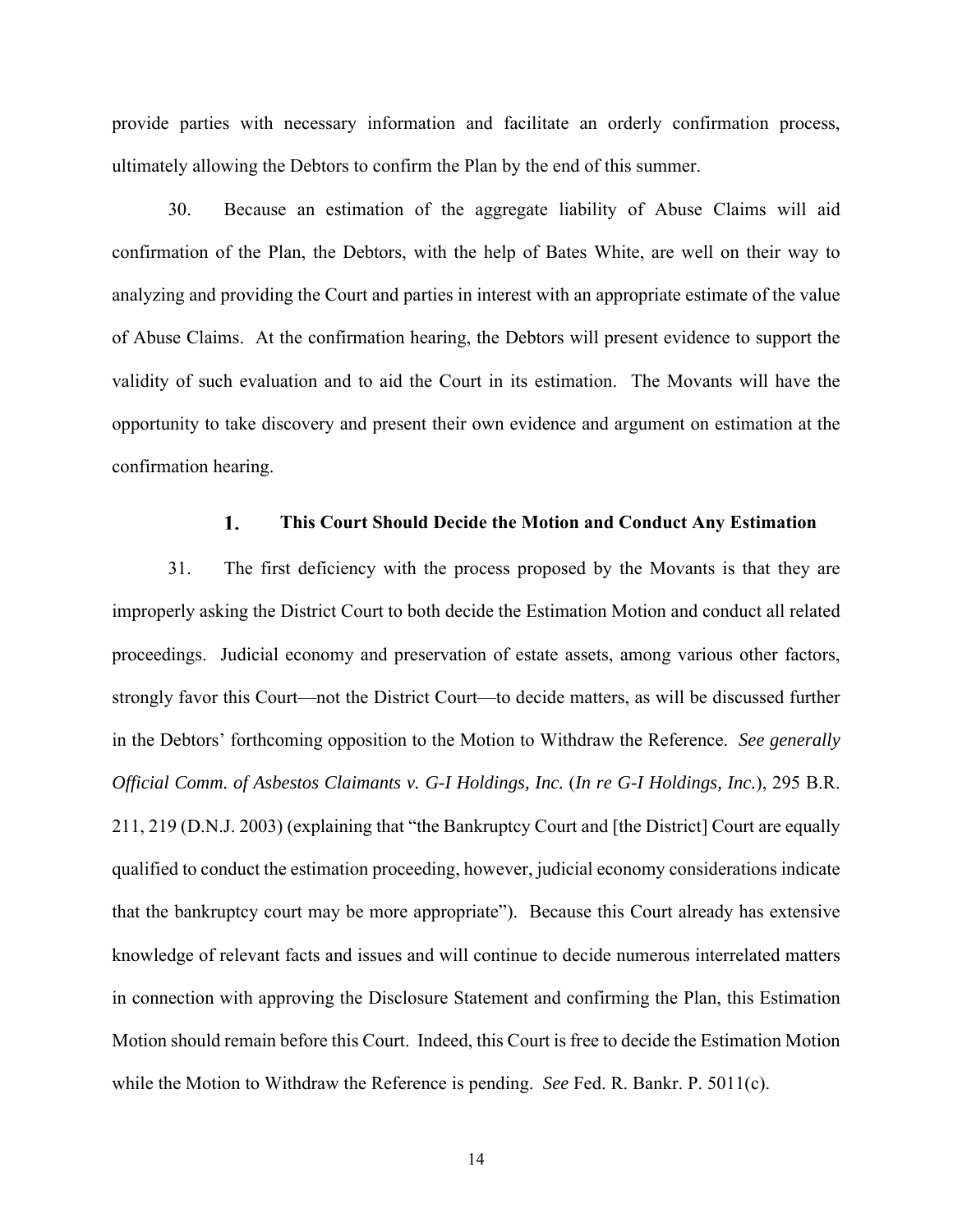#### $2.$ **The Estimation Should be Made in Connection With Confirmation**

32. Given the substantial overlap with confirmation issues (not adequate disclosure issues), it would be most efficient for this Court to conduct the requested estimation proceedings (assuming the Estimation Motion were granted) in connection with the confirmation hearing. Estimating the aggregate value of Abuse Claims will also aid the Court in determining whether the Global Resolution Plan should be approved under section  $1123(b)(3)(A)$  and whether the settlement agreements contemplated under the such plan are fair, reasonable, and in the best interest of the Estate, as explained in the Plan.

33. At the same time, the Confirmation Scheduling Motion provides a more appropriate framework, including for fulsome discovery before the confirmation hearing to help ensure that parties may evaluate the Debtors' proposed Plan, develop an understanding regarding the aggregate value of Abuse Claims, and be in a position to test the same at confirmation. The Debtors submit that this provides the best path forward for all parties in interest, but at a minimum it demonstrates that the proposals in the Estimation Motion are neither necessary nor appropriate.

# **B. THE SUBSTANCE OF THE MOVANTS' PROPOSED ESTIMATION IS UNDULY BURDENSOME AND CONTRARY TO SECTION 502(C)**

34. Ironically, the Movants seek an unrealistic, time consuming, expensive, and burdensome estimation that would significantly delay administration of these Chapter 11 Cases, by invoking section 502(c)—a provision enacted for the very purpose of avoiding unduly delaying the administration of a case. *See* 11 U.S.C. § 502(c). *See also In re FV Steel & Wire Co.*, 372 B.R. at 453. Indeed, Movants' proposed procedures would do exactly that and prevent the Debtors from timely emerging from bankruptcy.

35. Among other things, the Movants seek a year-by-year determination of which Insurance Policies held by the BSA from over the years would apply to the Abuse Claims. The

15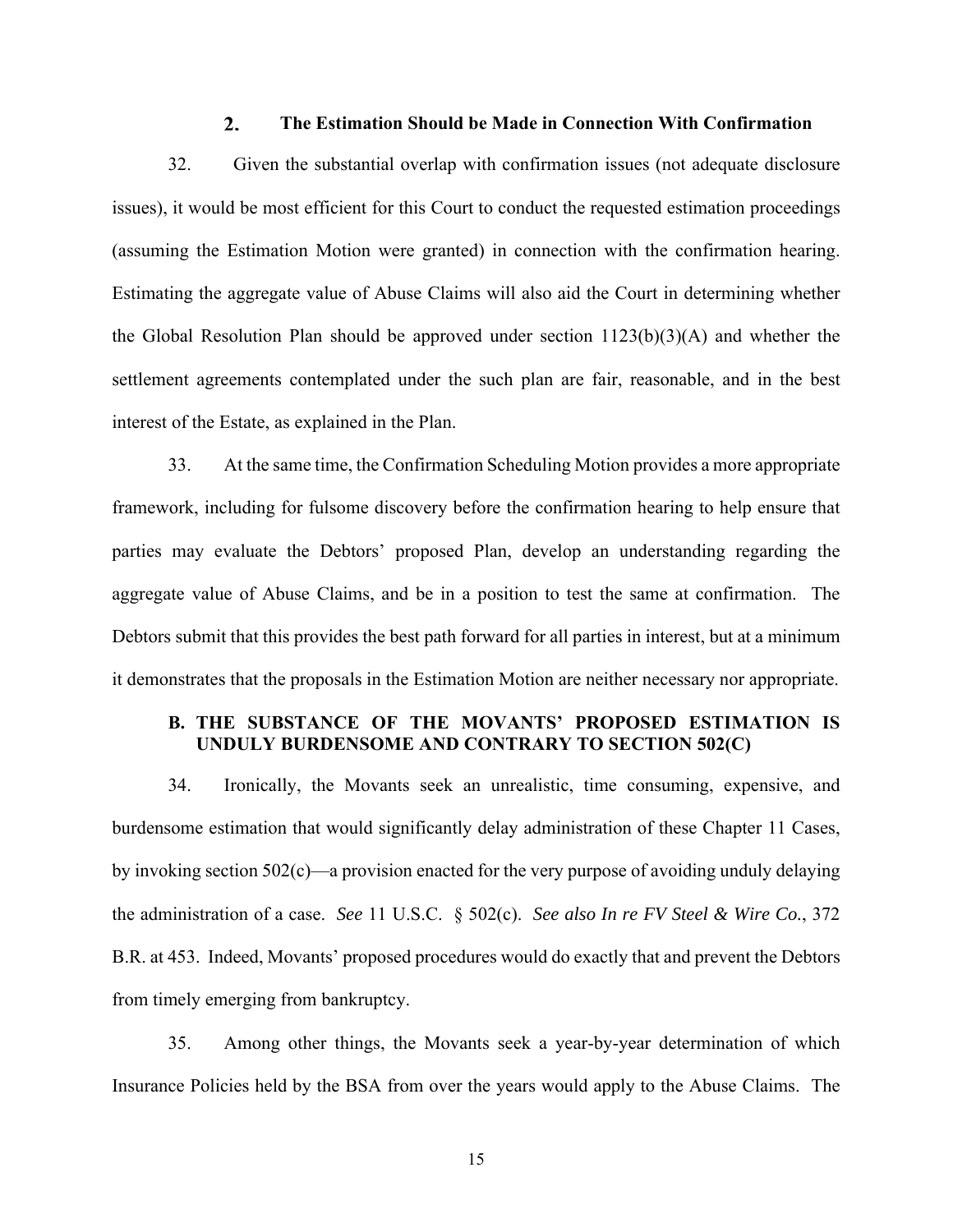Movants further seek a determination regarding the extent to which the BSA's liability for such Claims is shared with the Local Councils and Chartered Organizations. All in the name of knowing whether to support the Debtors' Plan, the Movants would like the Court to consider all of these factors to formulate an estimation of aggregate liability of the Abuse Claims. It is one thing for the Movants to describe their requested estimation in the abstract; however, the realities of this case and the number of factors that would be required to be evaluated make the Movants' requested estimation unrealistic, complex, and overly burdensome. This would result in proceedings taking far longer than what the Movants propose, and would be extremely costly, if it could be done with any degree of reliability at all.

36. For example, there are seven different Abuse categories listed in the proofs of claim, submitted by 82,500 survivors, alleging Abuse to have occurred over more than 50 years. Just accounting for two of the Movants' categorical determination requests, breaking the aggregate estimation by allegation and year, would result in over 350 distinct sub components or separate estimation findings. Breaking that estimate down further by the 252 Local Councils (*see* Exhibit G of the Plan) would lead to a potential of 88,200 sub components, a number that exceeds the number of survivors. Not to mention a further analysis related to more than 40,000 Chartered Organizations. It is clear that what the Movants are seeking here as part of their "aggregate" estimation is tantamount to a claim-by-claim valuation. It is vastly more efficient for this Court to consider the value of each of the seven Abuse categories in the aggregate.

37. Thus, the Movants' estimation proceeding, which would *cause* undue delay of the administration of these Chapter 11 Cases instead of avoiding it, is antithetical to section 502(c) and cannot be "mandatory." *See* Mtn. ¶ 27; *see also In re FV Steel & Wire Co.*, 372 B.R. 446, 453 (Bankr. E.D. Wis. 2007) (noting that it is "inappropriate to hold time-consuming proceedings,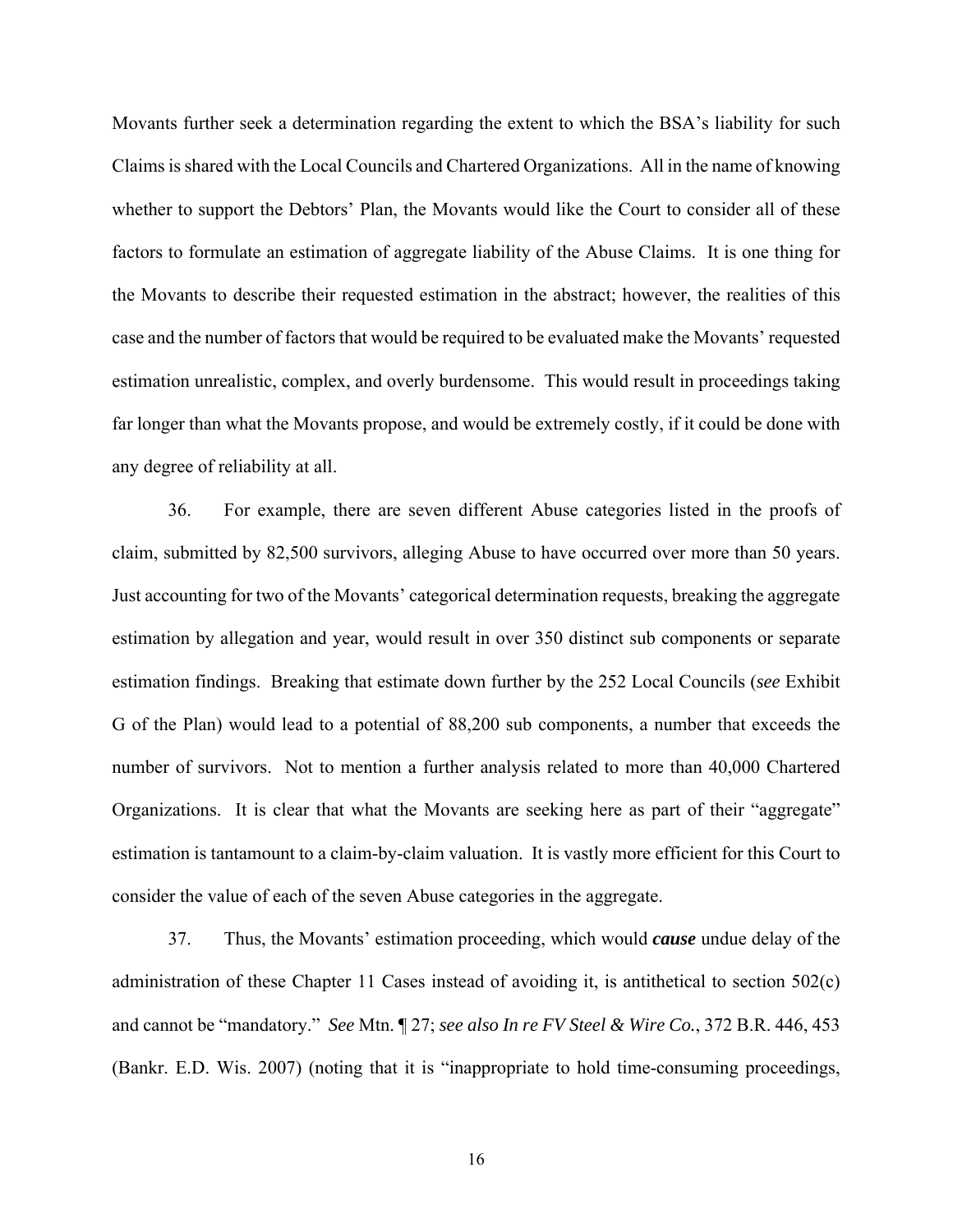which would defeat the very purpose of [section]  $502(c)(1)$  to avoid undue delay" (internal citations omitted)). Again, the Debtors' Global Settlement Plan and Confirmation Scheduling Motion contemplate a far more efficient estimation that leads the Debtors toward confirmation, without any detour to the District Court.

# **C. ESTIMATION IS AN ISSUE FOR CONFIRMATION AND SHOULD BE CONSIDERED AFTER APPROVAL OF THE DISCLOSURE STATEMENT**

38. The Movants make no showing that estimation at this juncture, prior to approval of the Disclosure Statement, is necessary to avoid undue delay. The Debtors need only prove that their Disclosure Statement provides adequate information to enable a creditor to make an informed judgment about the Plan, as further supported by the litany of cases the Movants' cite for this very proposition. *See* Mtn. ¶ 31 (citing cases). None of these cases, however, say or suggest that the Movants' proposed estimation is necessary to avoid undue delay in the administration of these Chapter 11 Cases. The Disclosure Statement provides more than enough information for the Abuse Claimants to make an informed judgment about the Plan, and no estimation hearing is required to achieve that. In fact, the Disclosure Statement already provides an estimated value of aggregate Abuse Claims, ranges of potential recovery under both the Global Resolution Plan and the BSA Toggle Plan, detailed information about the amount of contributions to be made to the Settlement Trust, summary of the Trust Distribution Procedures, and financial information for parties in interest to evaluate other potential confirmation issues (e.g., liquidation analysis, best interest of creditors).

39. Similarly, confirmation objections are premature and not appropriate at this time. The Movants assert that estimation is necessary because there is some risk that the Plan will not comply with certain Code requirements (i.e., feasibility, best interest, fair and equitable, etc.). *See*  Mtn. ¶ 32. In *Dow Corning*, the bankruptcy court opted to proceed to a confirmation hearing rather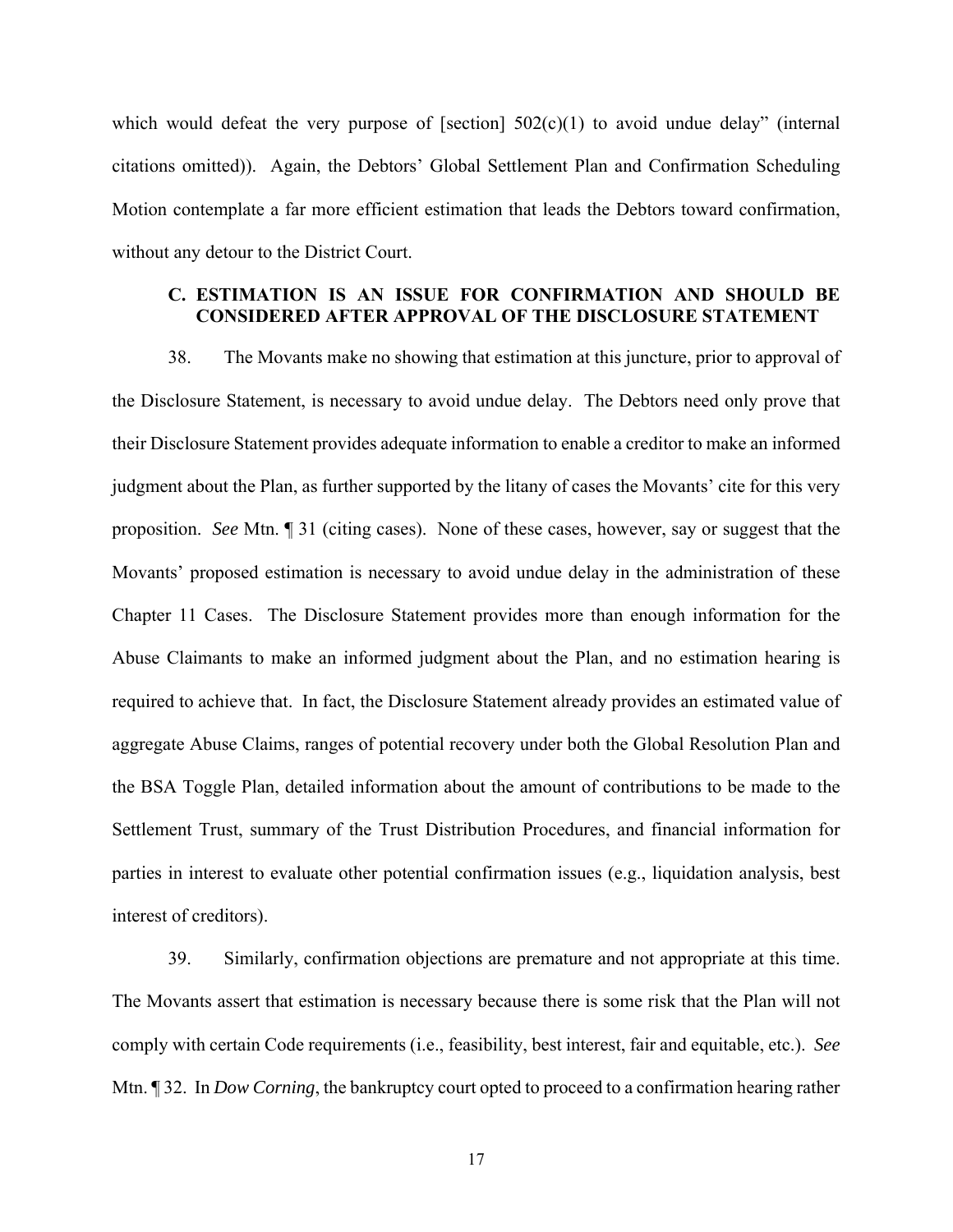than "embark[] upon a long and complex estimation." *In re Dow Corning Corp.*, 211 B.R. 545, 573 (Bankr. E.D. Mich. 1997); *see also In re Chi. Invs., LLC*, 470 B.R. at 101-02. There, estimation of mass tort claims was sought for a number of purposes, including for plan feasibility purposes under  $1129(a)(11)$  and in the event the Debtor sought cramdown under  $1129(b)(2)(B)$ . First, since the Debtor's plan did not promise recovery of personal injury claims in full, the court found that "estimation is not necessary for plan confirmation purposes . . . [because the] Debtor's ability to pay tort claims in full would simply not be an issue under §1129(a)(11)." *Id.* at 568. Next, the court determined that while estimation might be needed for cramdown, it was more efficient to wait and see whether it was needed before engaging in a long and complex estimation proceeding. The *Dow Corning* court explained that while an estimation of the aggregate amount might be needed to determine compliance with cramdown requirements, "this whole exercise presupposes that the class (or subclass) of claimants will vote to reject the [d]ebtor's plan." *Id.* at 573. Thus, the court held it was better to "wait to see whether that occurs before embarking upon a long and complex estimation. For if the class of claimants nevertheless accepts the plan, there would be no need to hold a hearing under § 1129(b)(2)(B)." *Id.*

40. *Dow Corning* is instructive here because now is not the time to spend valuable and limited estate resources embarking upon an overly complex estimation, designed to delay consideration of the Plan, and which even if it could be justified in theory may never be necessary in reality. For the benefit of the Debtors, Reorganized BSA, and the various parties in interest, including the constituencies the Movants represent, the parties' focus should be fixed on finding common ground in Mediation, moving forward with the Debtors' Plan, and making every effort to support prompt emergence from these Chapter 11 Case, consistent with the timeline the Debtors have offered.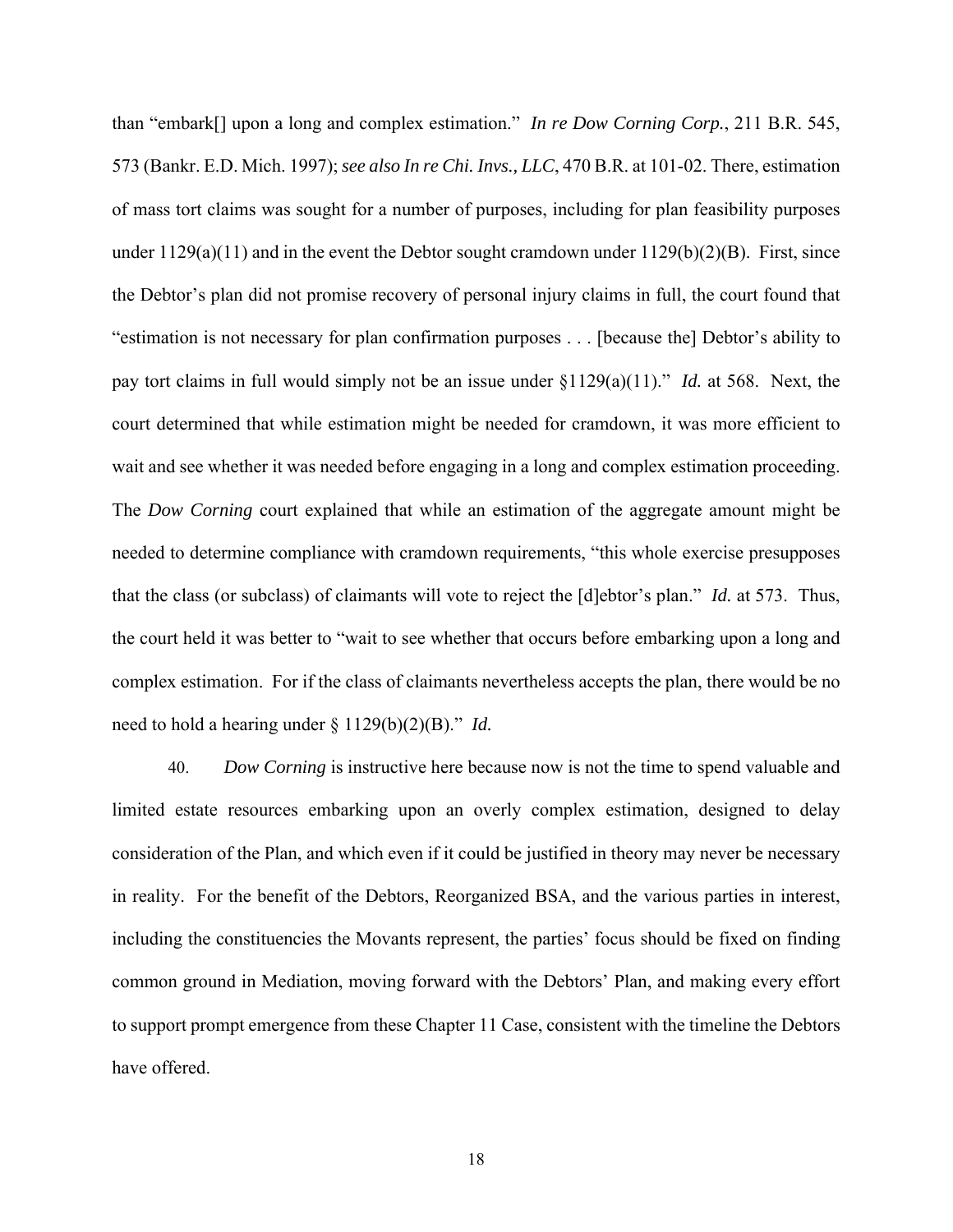# **D. THE DEBTORS OBJECT TO THE MOVANTS' PROPOSED PROCEDURES IN FULL**

41. The process outlined in the Debtors' Confirmation Scheduling Motion will provide the Mediation Parties with access to all appropriate discovery, the opportunity to participate in the estimation proceedings, and facilitate prompt emergence from bankruptcy. The Debtors submit that confirmation of the Global Resolution Plan provides the Abuse Claimants with a streamlined and certain procedure by which Abuse Claimants will be equitably compensated while allowing the BSA to continue its vital congressionally chartered charitable mission. The Debtors object to the Movants' proposed procedures and schedule in full and reference the dates, deadlines, and other relief requested in their Confirmation Scheduling Motion. The Movants' procedures and schedule is unnecessary. The Estimation Motion should be denied in its entirety.

## **CONCLUSION**

42. For the foregoing reasons, the Debtors request that the Court deny the Motion and grant any such other or further relief in favor of the Debtors as may be just and proper.

*[Remainder of Page Intentionally Left Blank]*